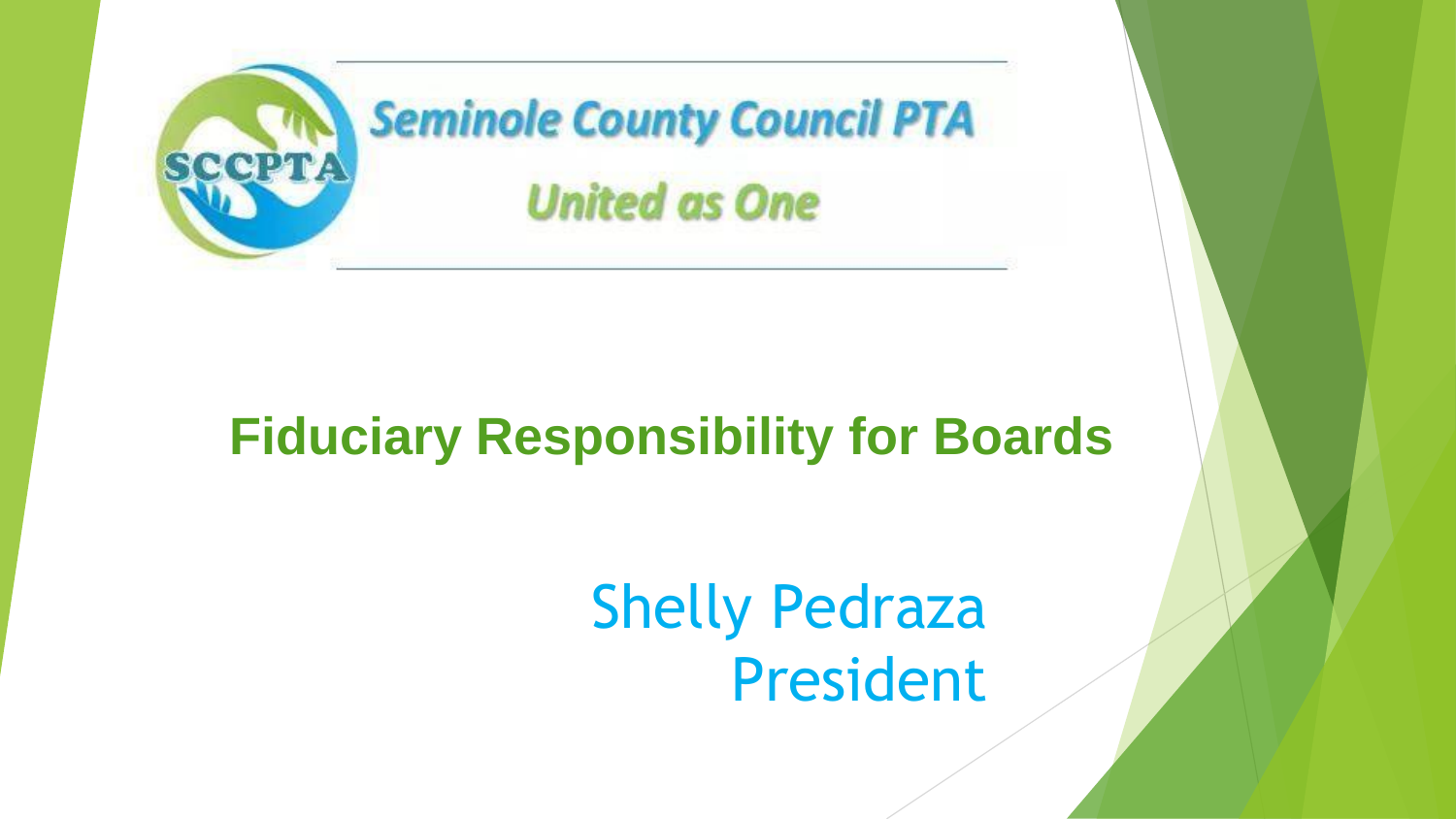

### **"ABCs of PTA":**

**A** The "Association" refers to all of the members of the PTA unit. Members should always be informed about important issues. Members elect the nominating committee and the officers, vote to adopt the budget, and vote to adopt the bylaws every three years at General Meetings.

B The executive board consists of the elected officers, standing committee chairmen, administrator and whoever is listed in your bylaws. The executive board creates committees, fills vacancies, adopts procedures, approves plans of action of committees and chairmen and reports to the members. **Executive board members have fiduciary responsibilities to the association.** Executive Board meets monthly during the school year.

**C** The executive committee consists of the elected officers as listed in your bylaws. They help the president see that the goals of the unit are carried out. The executive committee appoints standing committee chairmen with the president, makes recommendations to the executive board, and is responsible to the members who have elected them.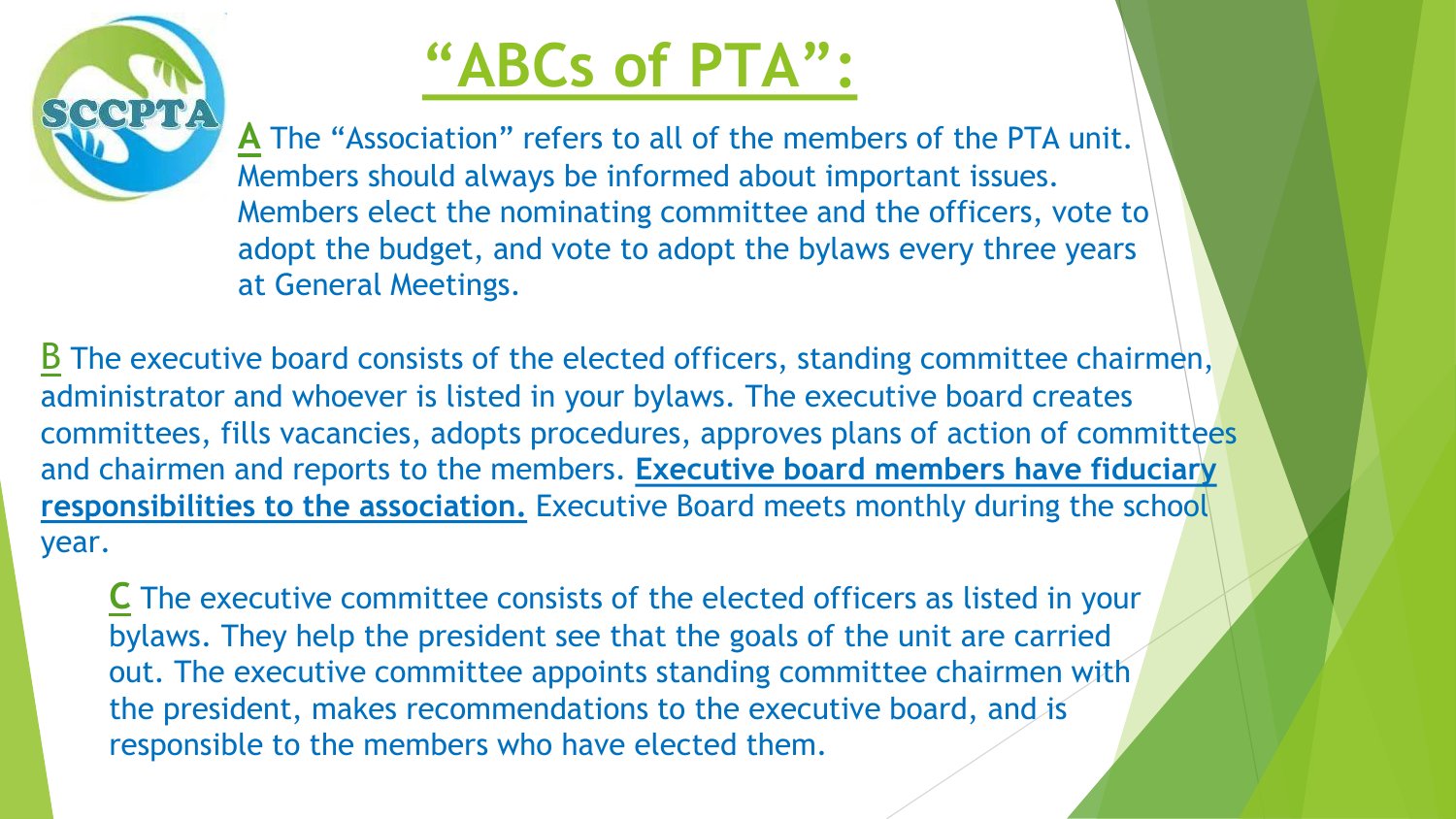

# Your Budget

- All PTA income and expenses must be approved by the PTA's General Membership in a Budget.
- Budgets, approving minutes, voting, and elections all need a quorum.

Quorum- minimum number of members needed to conduct business. # needed found in Bylaws.

● Neither the Executive Committee nor the Executive Board can alter the budget.

No...Alcohol or Tobacco, Waiving Membership, Benefitting Sole Person or Family, Giving School End-of-Year Bank Balance, Vague Slush Funds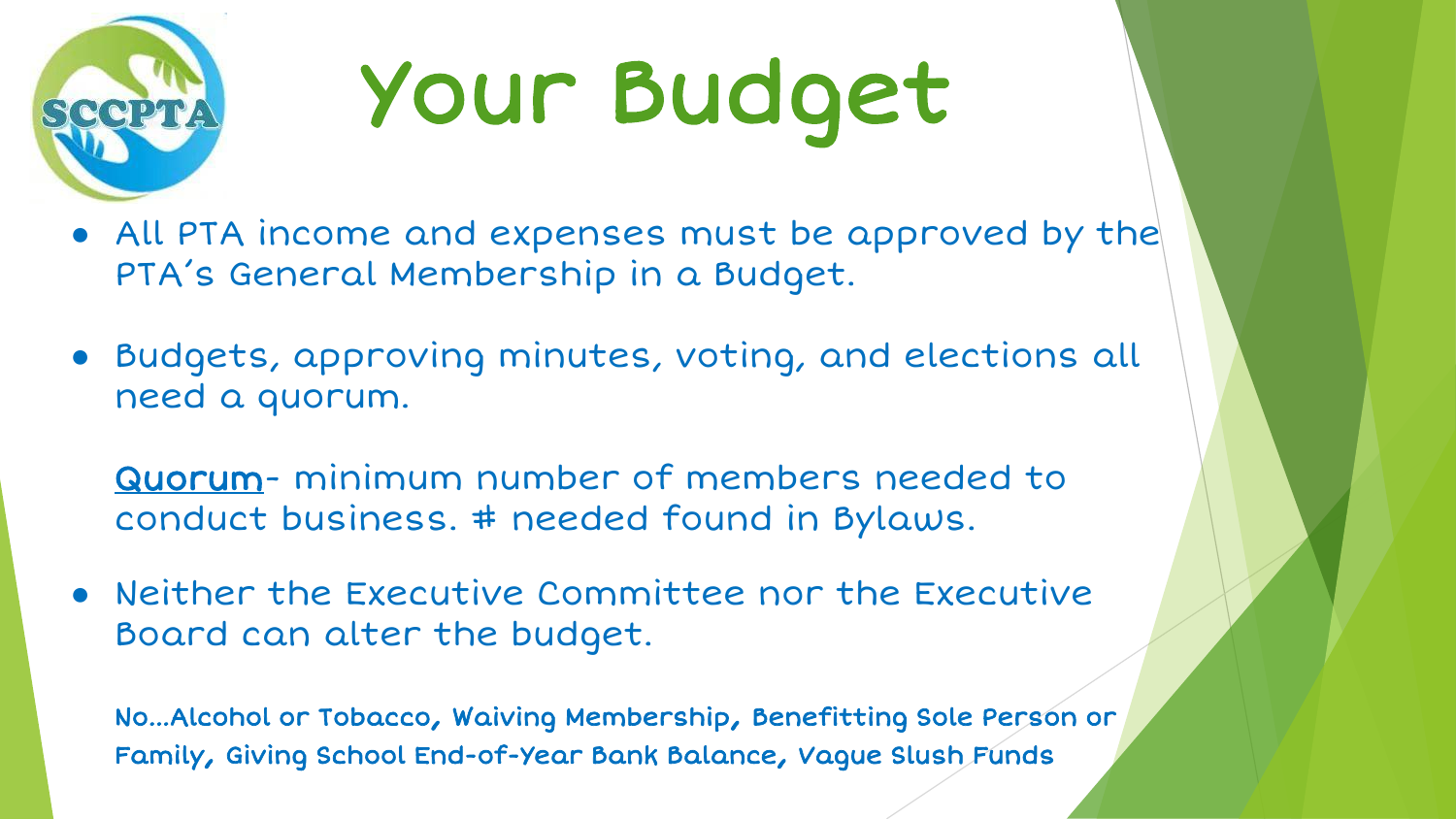

## Budget Calendar

- . Interim Budget July I to 1st General Mtg
- . Initial Approval Ist General Mtg
- Amendments 2nd General Mtg
- . Amendments & Finalize Interim Budget 3rd Gen Mtg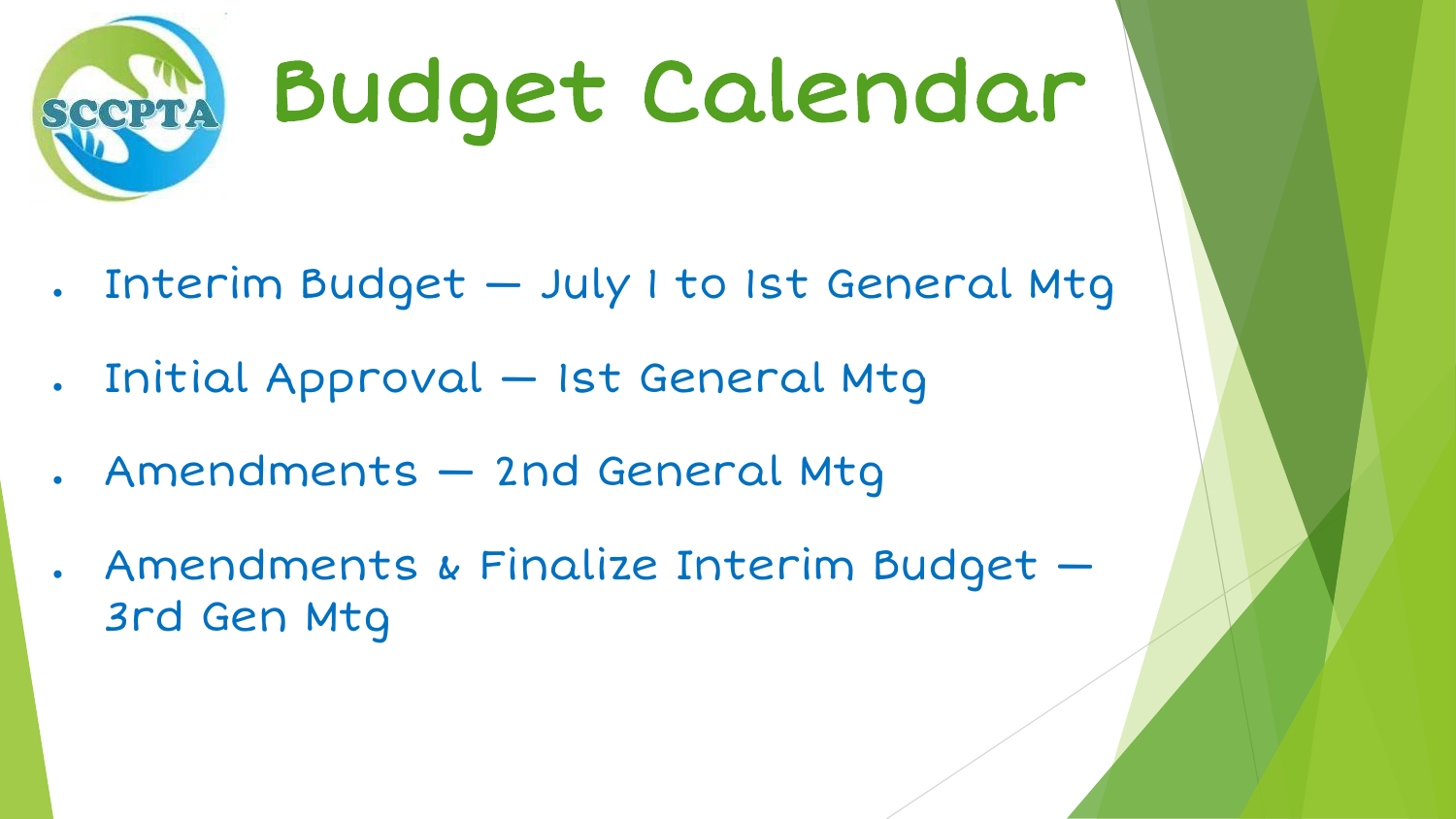

Budget Priority #1

Expenses Designated in Your Bylaws

- Florida PTA & National PTA dues (currently \$3.50)
- \$70 County Council Dues
- Insurance

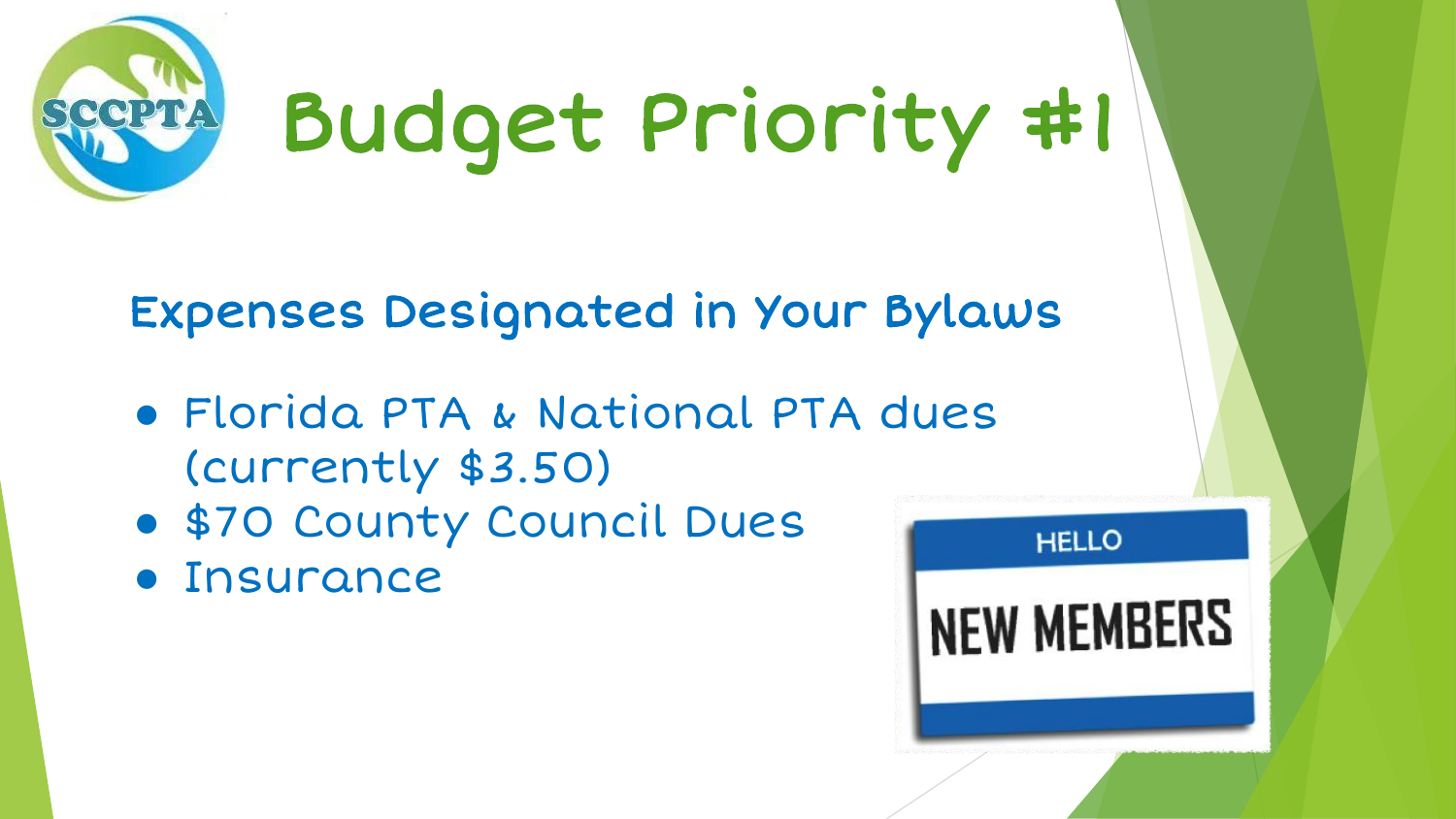

# Budget Priority #2

- Membership Growth
	- Advertising
	- Printing
	- Signs
	- Contests

- Leadership Training & Development
	- Leadership Convention
	- Legislative Conference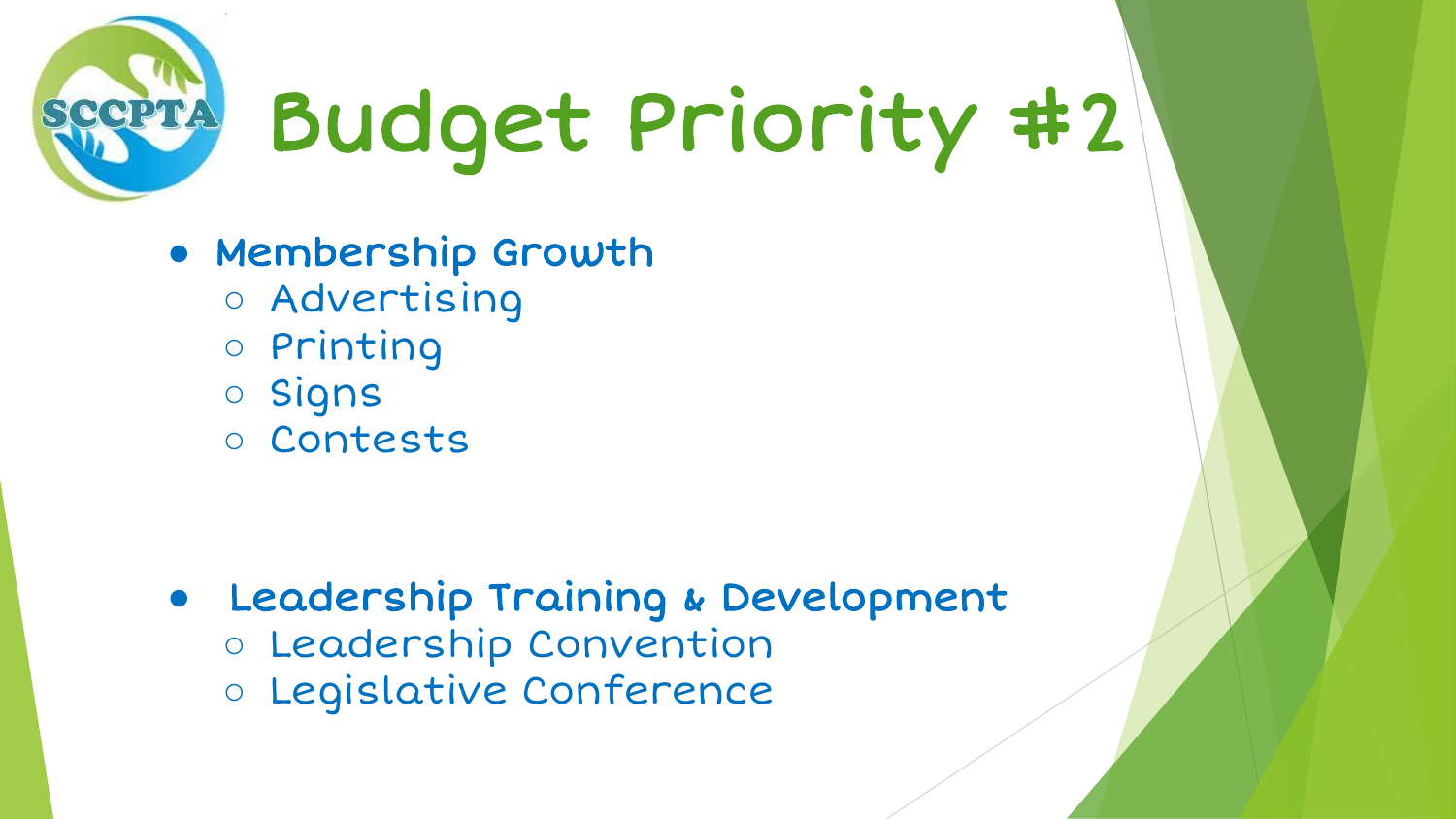

# Budget Priority #3 Everything Else (Yes, Everything.)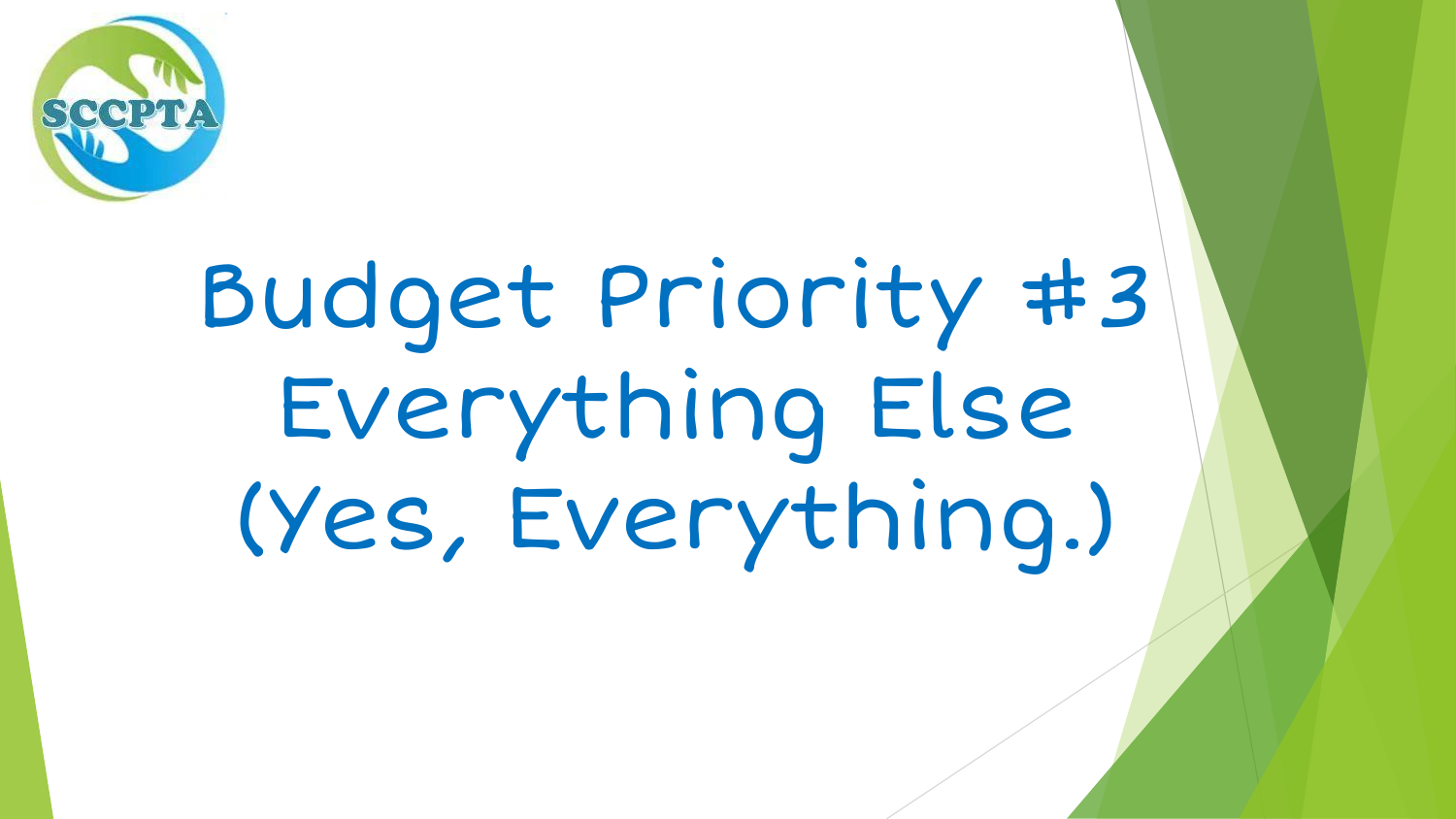

For every Fundraiser we must have 3 Programs.

If your PTA's dues exceed \$3.50, membership counts as a Fundraiser.

Remember, Programs can be free! They still count!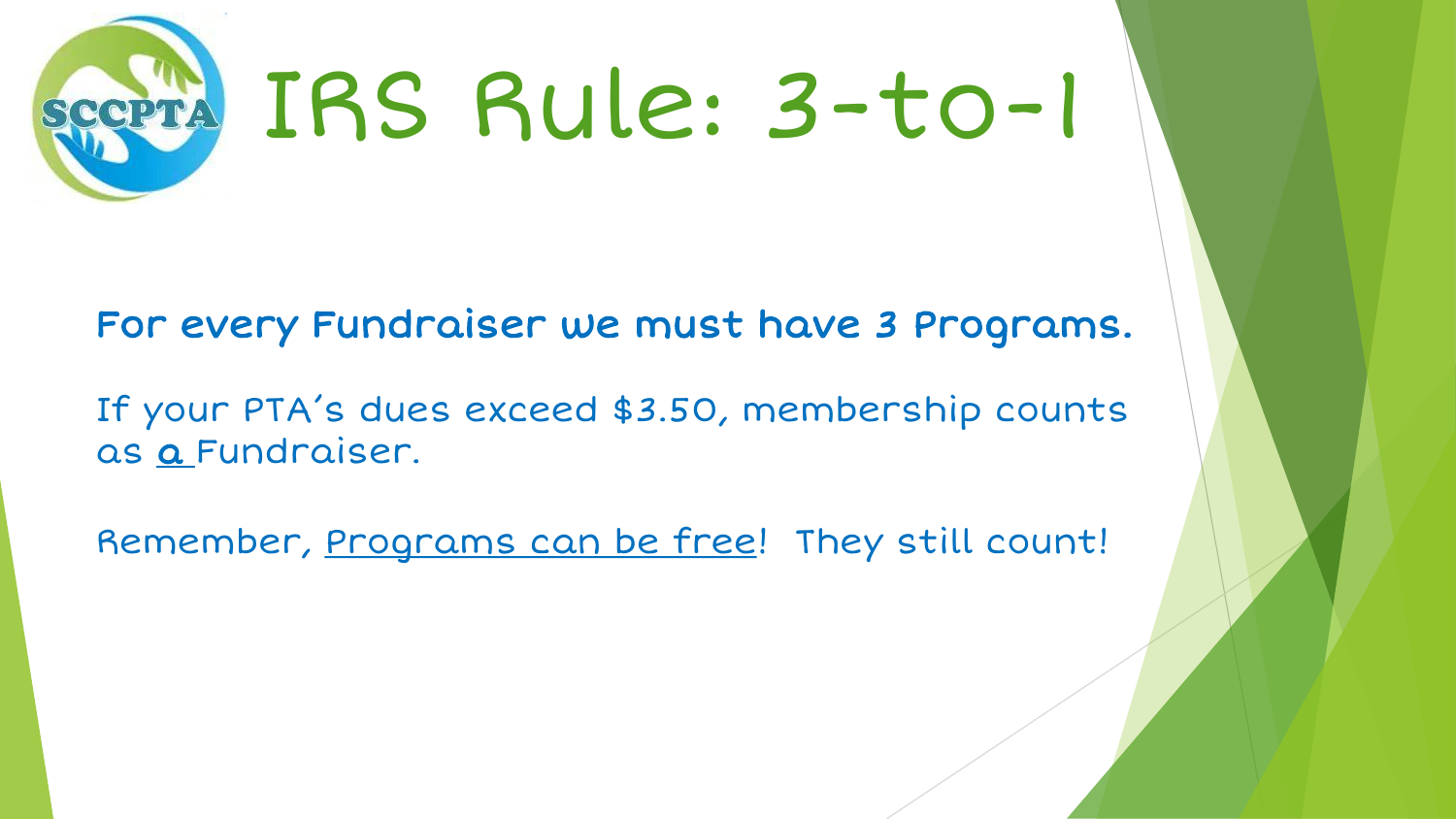



## PTAs are Partners

- PTAs fundraise to pay for PTA programs.
- PTAs ADVOCATE for sufficient county, state, and national education funding.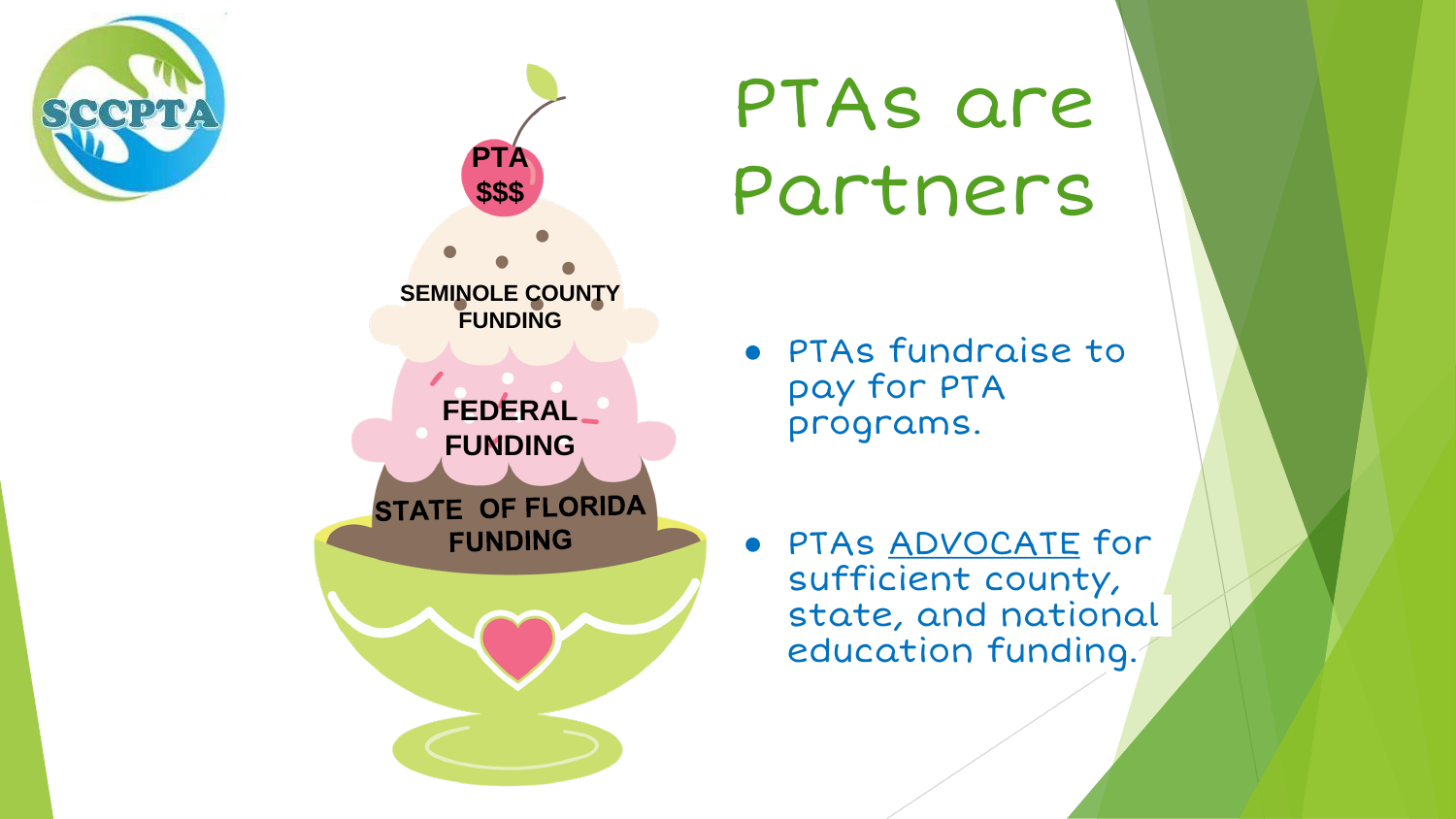

### Principal Requests

- Requests should be made as part of the PTA's budget planning at the beginning of the year
- Do not fund instructional materials, technology, infrastructure, or employees.
- Principal should not have a discretionary line on budget.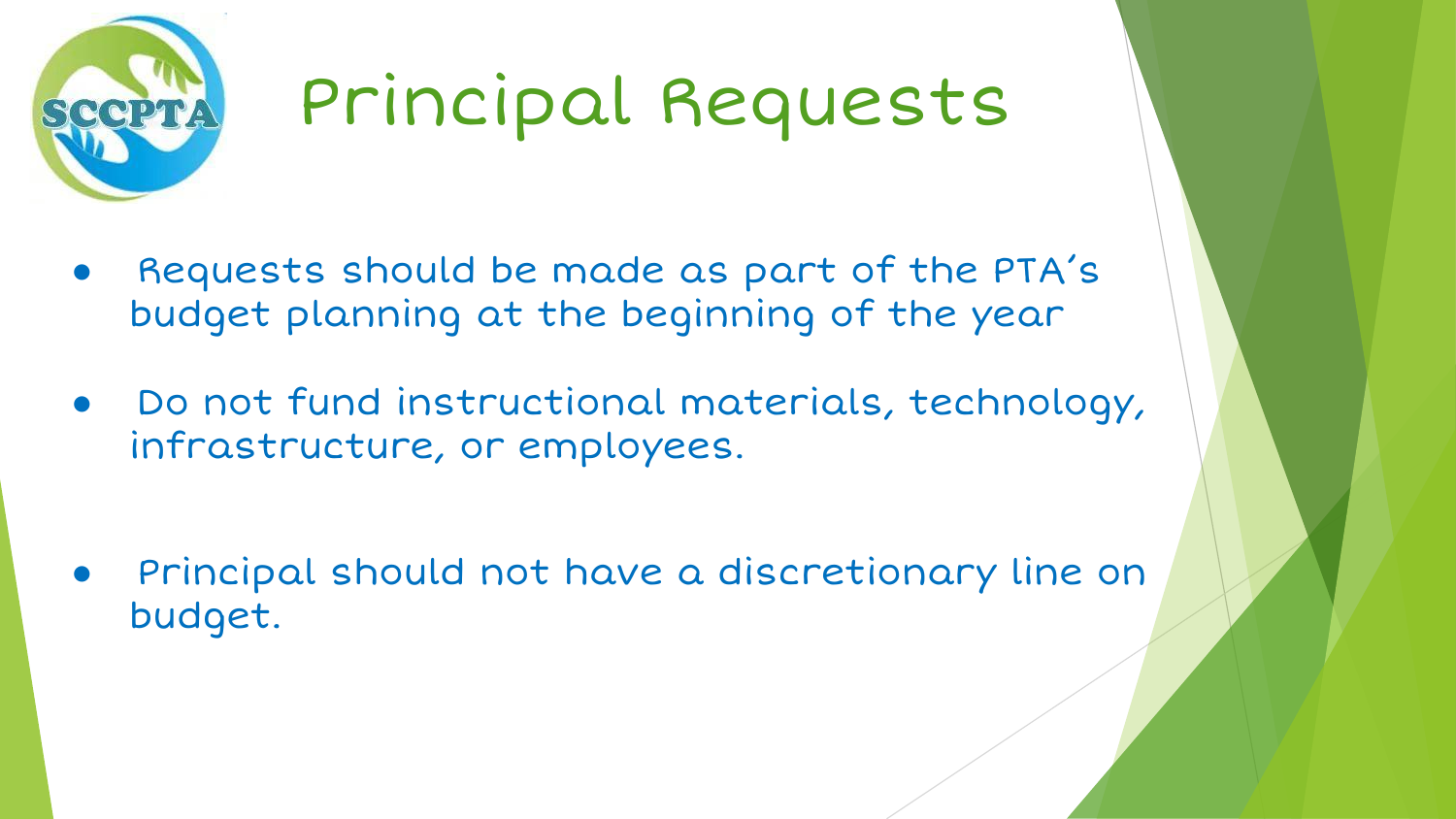

### **Fiduciary Responsibilities**

- Have 3 names on signature cards at bank and all PTA checks MUST have 2 signatures - never make checks out to cash or pre-sign any PTA checks
- Use Electronic Funds Transfer (EFT) and reimbursement forms as needed – Treasurer must keep all records for audit.
- Have two people count and verify money
- Do Not take money home Deposit funds as soon as possible
- Ensure that a Monthly Treasurer Report is provided at every meeting put this on your agenda and note it in your minutes. **Amounts to record monthly : Beginning balance, total income, total expenses, ending balance.**
- Have a non signer look over bank statements monthly looking for discrepancies and sign.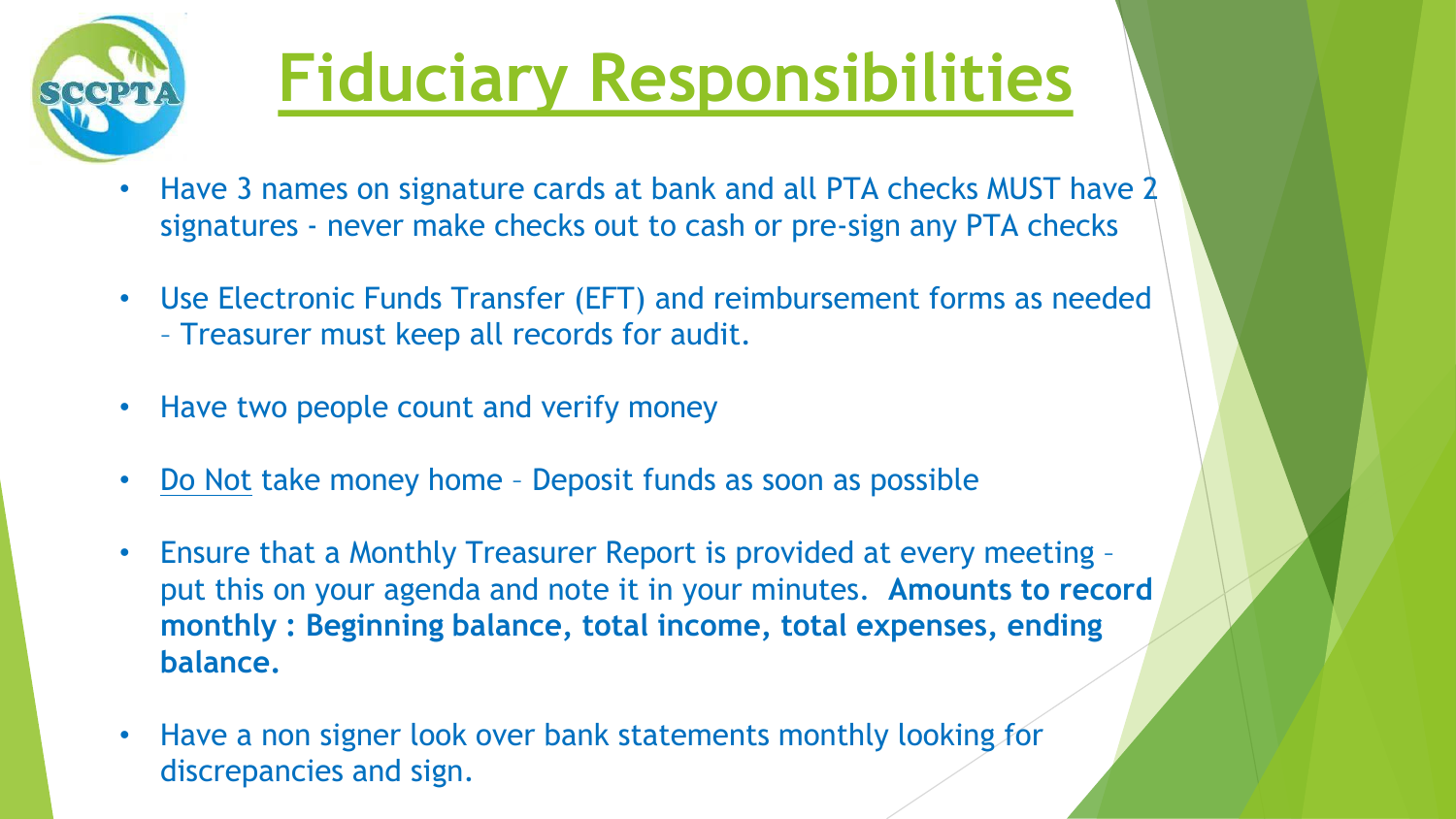

## **May Checklist**

- After election of officers, complete New & Returning Officers Information. Officer's information must be sent annually.
- **Appoint an audit committee of three members who are non-signers on the bank account**
- Have a combined board meeting of old and new officers and committee chairs so that retiring members may pass on procedure books to incoming members, and plans may be discussed for the upcoming year.
- Attend SCCPTA meetings and Leadership Training Workshops.
- **Make sure your Treasurer remits any additional dues collected before the end of your current school year to the state office.**
- **Register to attend the Florida PTA Leadership Convention in July.**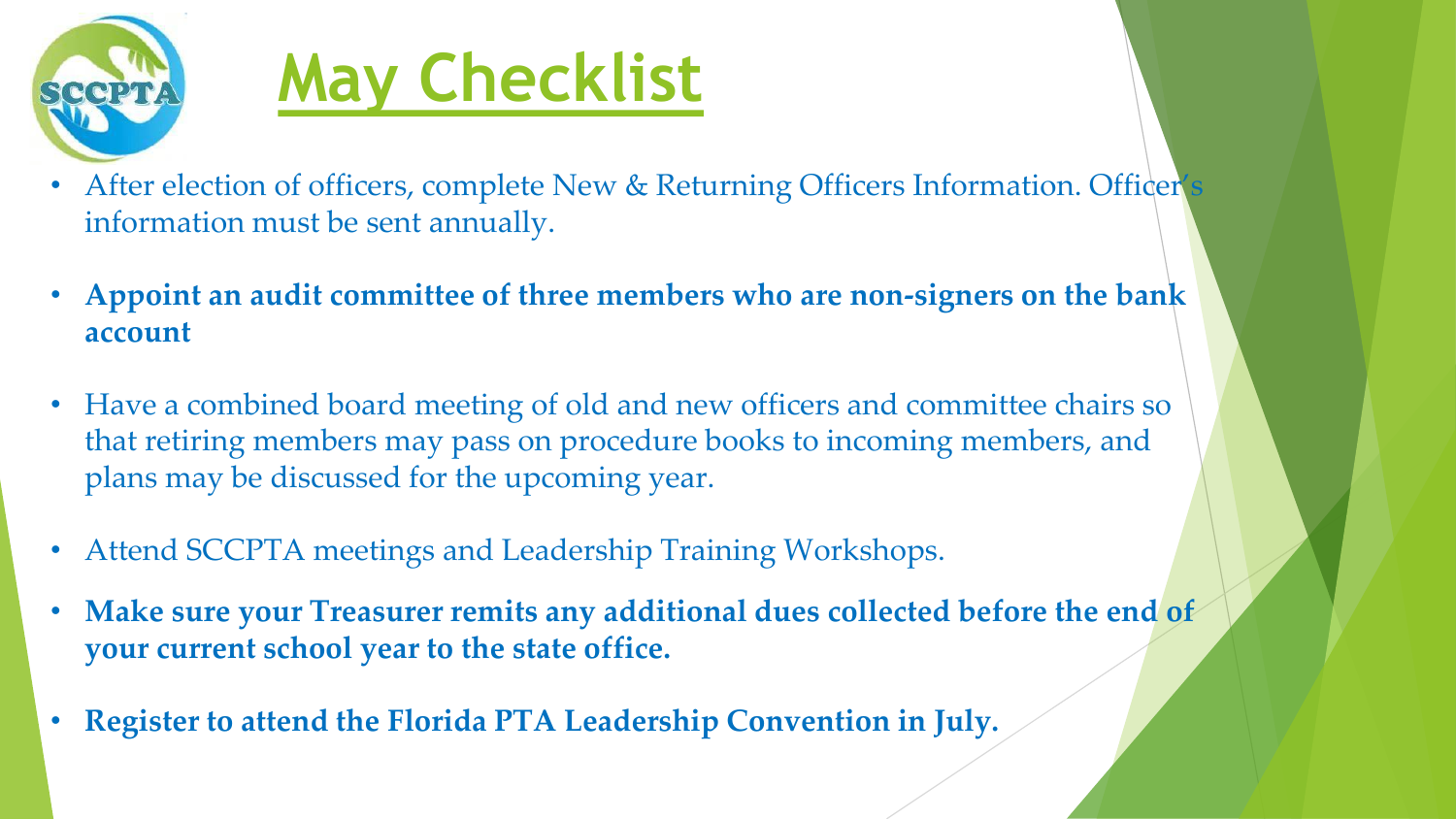#### **June**

- Finalize plans to attend the Annual Florida PTA Leadership Convention in July.
- **After June 30, when the final bank statement is received, Treasurer must organize the books and records to give to the audit committee.**

#### **July**

- **Audit can be done after July 1st. Once it has been done and signed. Send copy to FLPTA**
- **New treasurer can be added onto bank account, take control of books, and interim funds can then be used (books are closed until audit is done)**
	- **OR if it is the same treasurer books can be returned, etc.**